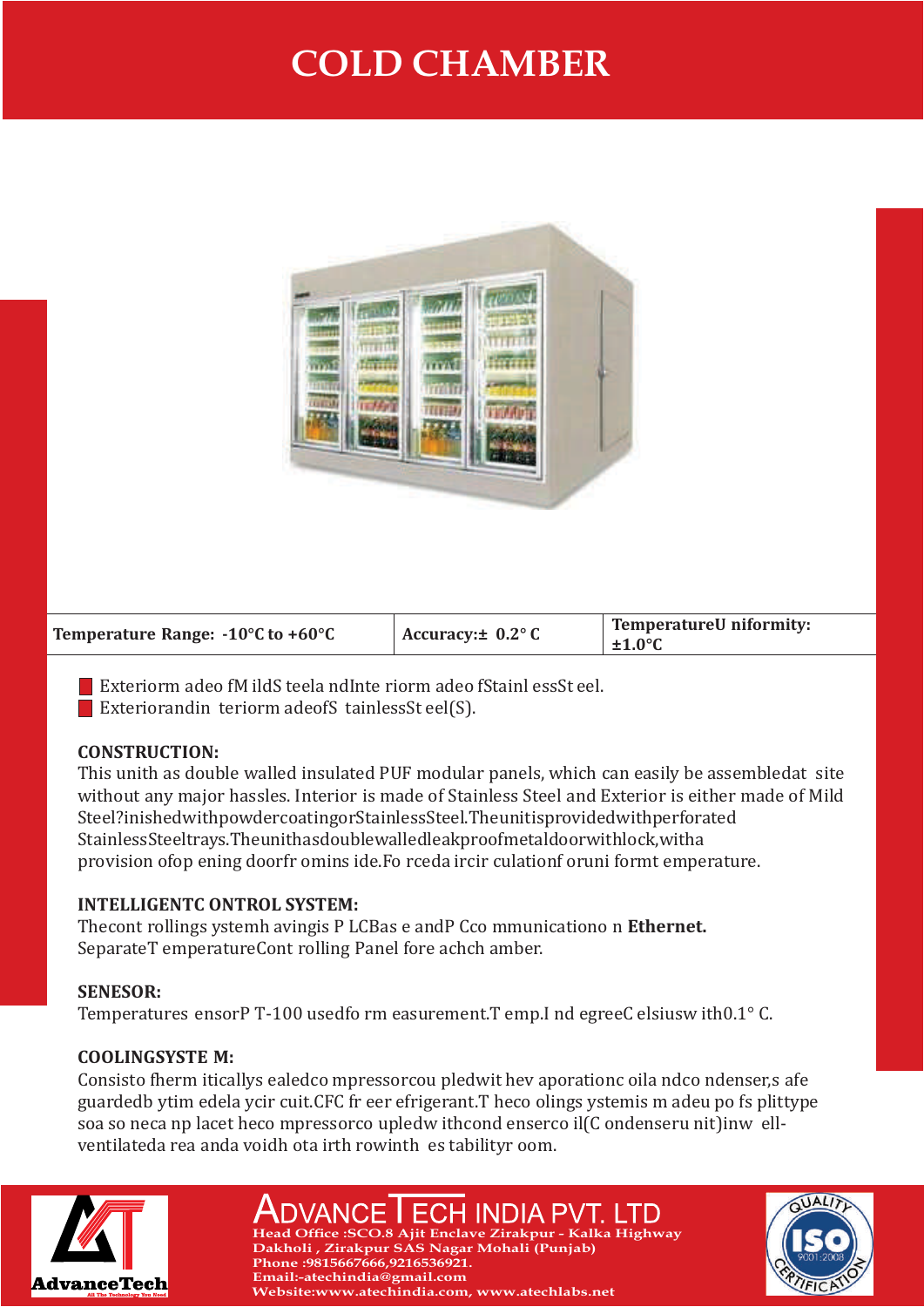# **COLD CHAMBER**

#### **ALARMS:**

Audioa ndvis uala larmsa reg enerated for t emperatureva riation.

#### **SAFETY:**

The unit is pr ovided w ith safety devices for t emperature und ers hootincas eo fm alfunction.

## **The unitw orkso n23 0V olts A Ca nd 50Hz mains supply.**

#### **OPTIONALS:**

**TI** 

**Tale** 

Ш

**The Second Second** 

**CommonS oftware:** Chambersa reconn ected on T CP/IP(E thernet) wit hth ecentra lized work station and transferring data indatabase. This centralized workstation provides the tool for viewing, tr ending a nd alarm management o fch ambers.

**Temperature Scanner:** 8 point scanner fo rtemperature having 8 temperature probes provided w ith a larmst o monitory arious parts of equipment.

**Standby Cooling System (Auto Switch Over):** A fully functional cooling system can be provided as stand by. It comes in operation automatically when the reg ular system fails to function.

 $\mathcal{L}_{\mathcal{A}}$ **Door Access System with Touch Screen Display:** The door access system restricts access to the chamber to authorized persons only. In this system aphysical lock is provided additional to thispas sworda ccessco ntrolis pr ovided. Maximu ms ixus ersca na ccessth ech amber.

 $\mathcal{L}^{\text{max}}$ **Remote Alarm System:** Alarm for Temperature & Humidity deviations. Indicator LED to identifye quipmentde viation. Alarm ho otert estp ushbutt on

**Mobile Alert** System Suitable for Equipments whenever the alarmis generated by the system the user has to acknowledge the alarm with in predetermined time. If the user fails to acknowledge th ea larmw ills end as a s umst o 3 pr ede?ined numbers.



**Head Ofce :SCO.8 Ajit Enclave Zirakpur - Kalka Highway Dakholi , Zirakpur SAS Nagar Mohali (Punjab) Phone :9815667666,9216536921. Email:-atechindia@gmail.com Website:www.atechindia.com, www.atechlabs.net**